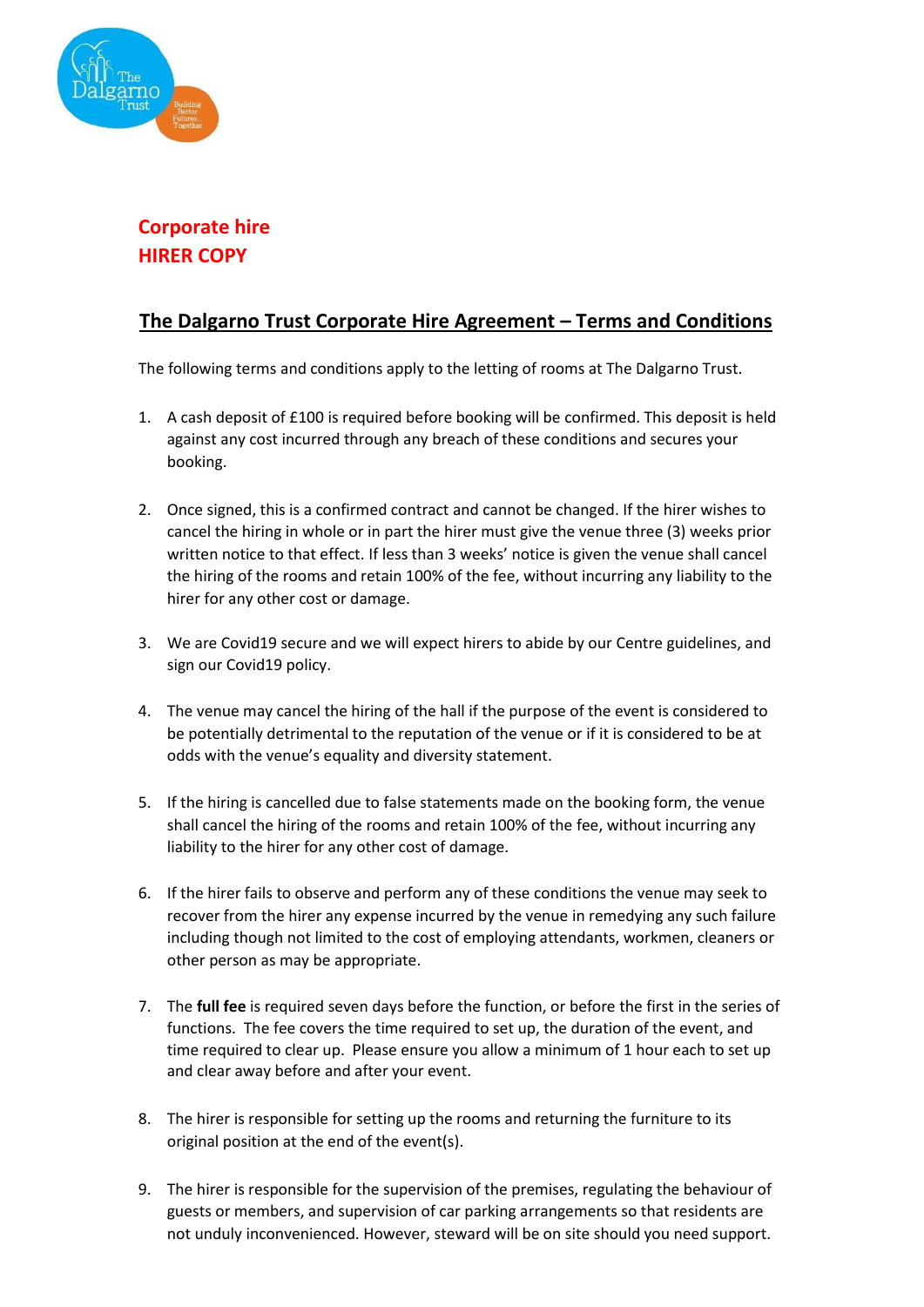

- 10. The hirer is responsible for cleaning at the end of the function. All floors must be swept, mopped of any spillages, rubbish bagged and taken out to the bin (located to the left as you exit the building). The Centre will provide cleaning equipment. Please note all rubbish MUST be placed inside the external bins (on the left as you leave the building), otherwise this could result in a loss of deposit. All equipment used must be cleaned, stacked and put away in the correct rooms.
- 11. This is a non-smoking building. Guests must smoke outside and away from the building. **Drugs are not permitted**.
- 12. If the hirer brings alcohol for consumption by the hirer and their guests, the hirer is responsible for the conduct of their guests both within and when leaving the Centre.
- 13. The Centre accepts no responsibility for any loss or damage to personal property. You are advised to provide your own insurance against any liability you might incur.
- 14. The hirer shall indemnify the Trust for the cost of any damage to their property and will undertake to repair or pay compensation for any damage done to any part of the property during or as a result of a booking.
- 15. If the kitchen is used, you will need to provide your own catering and serving equipment, and ensure that health and safety procedures are followed. Do not use Dalgarno Trust's equipment.
- 16. The Dalgarno Trust will have a steward on duty for the event. This person will advise on the Health and Safety issues. Failure to comply with these instructions will constitute a breach of these terms.
- 17. Our Music License states the **music MUST cease by 10:00 pm on Saturday and 9:00pm on Sunday.** Please ensure that you and your guests leave quietly, and respect our neighbours. If this is not followed and/or complaints are made, deposits will be held indefinitely.
- 18. All accidents, incidents or damage must be reported to the member of staff on duty immediately. Failure to report damage immediately will result in a forfeiture of the deposit.
- 19. Visitors to the centre must not double park their cars on the pavement directly outside the building or block in any of the local residents by parking inconsiderately.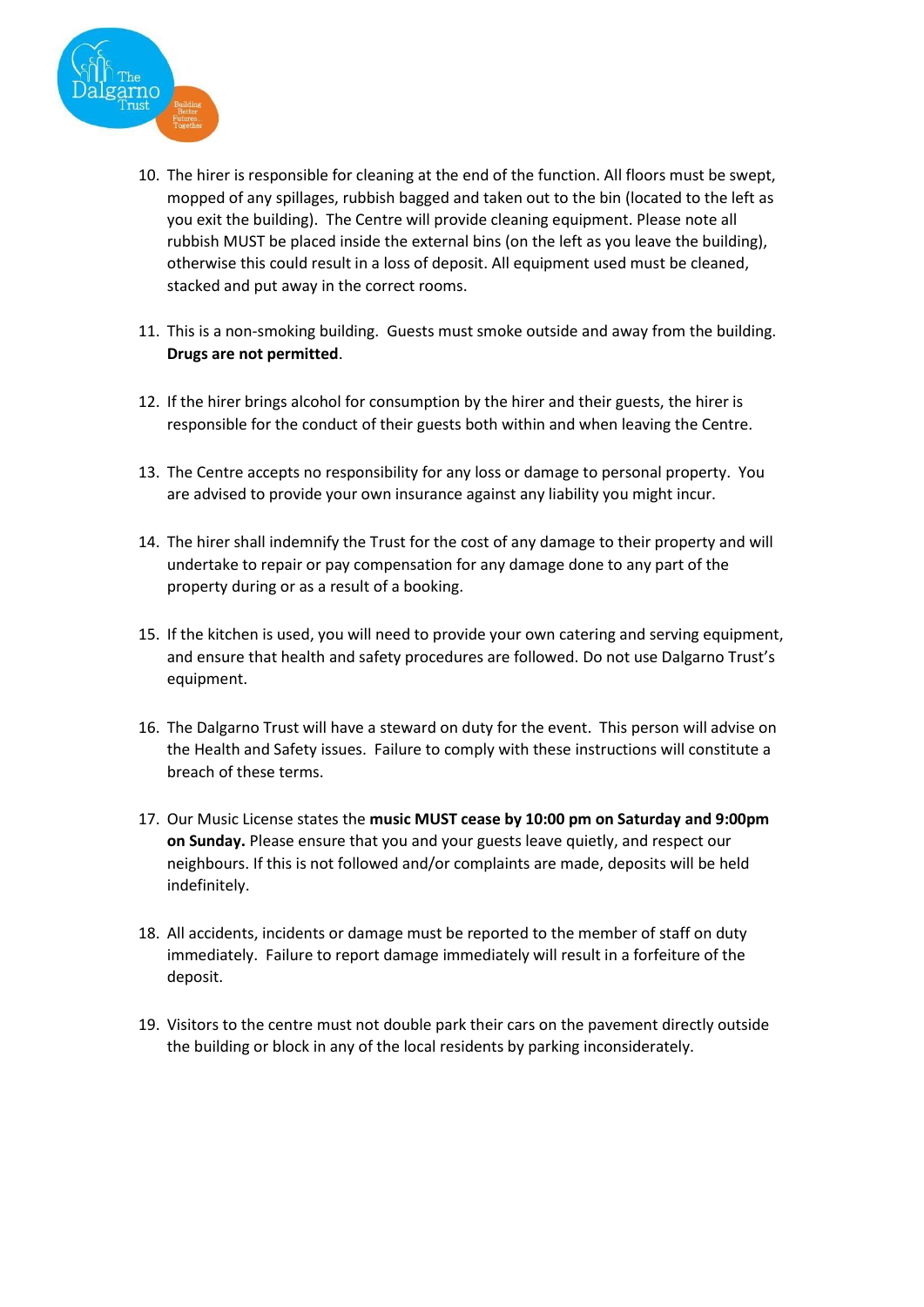

# **HIRER COPY**

#### **PLEASE ENSURE THAT YOU HAVE READ AND UNDERSTOOD ALL OF THE TERMS AND CONDITIONS BEFORE SIGNING**

I have read and understood the letting agreement and the rules of governing use of The Dalgarno Trust Community Centre. I understand that the deposit or part thereof will be forfeit in the event of a breach of these conditions.

| Date & Time of Hire: |       |       |
|----------------------|-------|-------|
| Signed:              |       | Hirer |
| Print Name:          |       | Hirer |
| Date:                | Hirer |       |